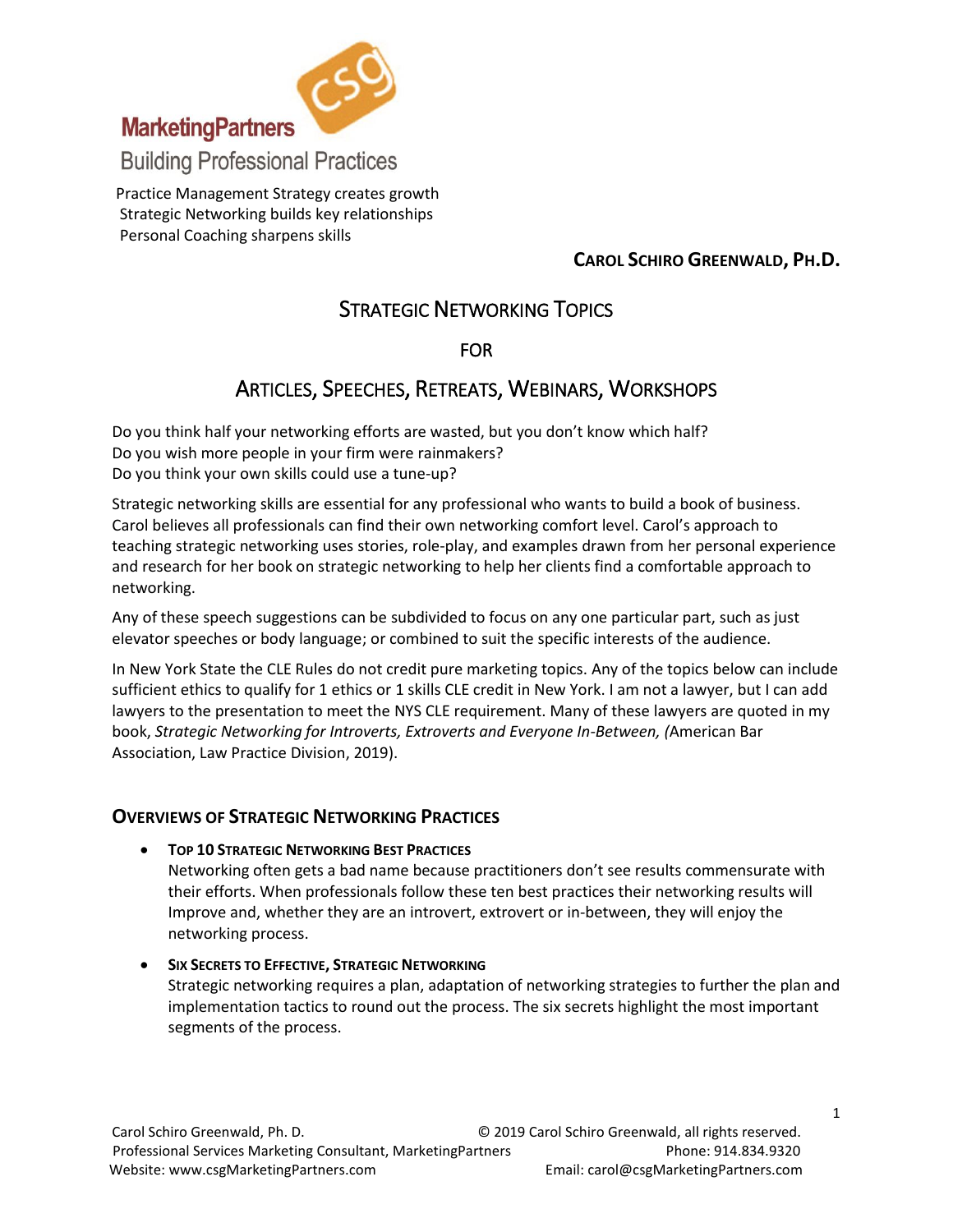

Practice Management Strategy creates growth Strategic Networking builds key relationships Personal Coaching sharpens skills

## **CAROL SCHIRO GREENWALD, PH.D.**

### **ETHICAL BEST PRACTICES: ATTORNEY ETHICS VIS-A-VIS THE NETWORKING WORLD**

Attorney networking activities must fit within the parameters of the Rules of Professional Conduct including Rule 7, advertising, and the rules regarding confidentiality. This speech covers the relevant rules and best practices leading to success within these parameters.

## **CREATING A COMFORTABLE WAY TO NETWORK**

**STRATEGIC NETWORKING BEST PRACTICES: IT'S ABOUT PROCESS NOT PERSONALITY**

Introverts, extroverts and everyone in-between can become effective networkers by creating a research-based plan keyed to personal or firm goals. In this speech you will learn how to focus your networking on your preferred client base and then create a planned networking approach to maximize our comfort level while networking.

**EFFECTIVE USE OF BODY LANGUAGE & STORIES**

Networking is about attitude not aptitude. It is about learning how to use intangibles like body language effectively in order to be authentic and believable in your networking interactions. In this speech you will learn how to project assurance and interest by managing your body language, reading other people's body language and telling stories that highlight the value of what you do.

#### **FOUR BASIC NETWORKING COMMUNICATION TOOLS**

You will learn how to create a set of materials that are relevant to the person or persons you want to connect with. The four key tools are a target persona, a value proposition, an elevator speech and illustrative stories. These four tools successfully showcase your most germane attributes.

## **NETWORKING STRATEGIES**

**EFFECTIVE NETWORKING AT EVENTS**

Strategic networking is a process that plays out in networking encounters with friends, colleagues, potential clients and potential contacts. In this speech you will learn how to use a three-part strategy -− preparation, activity, follow-up – to realize your goals through networking.

**CREATING A VALUABLE NETWORK**

Networking effectiveness mirrors the value of your networks. In this speech you will learn how to create a network of strong and weak links, how to keep it relevant as your interests change and your career matures, and how to use online and in-person initiatives to remain connected.